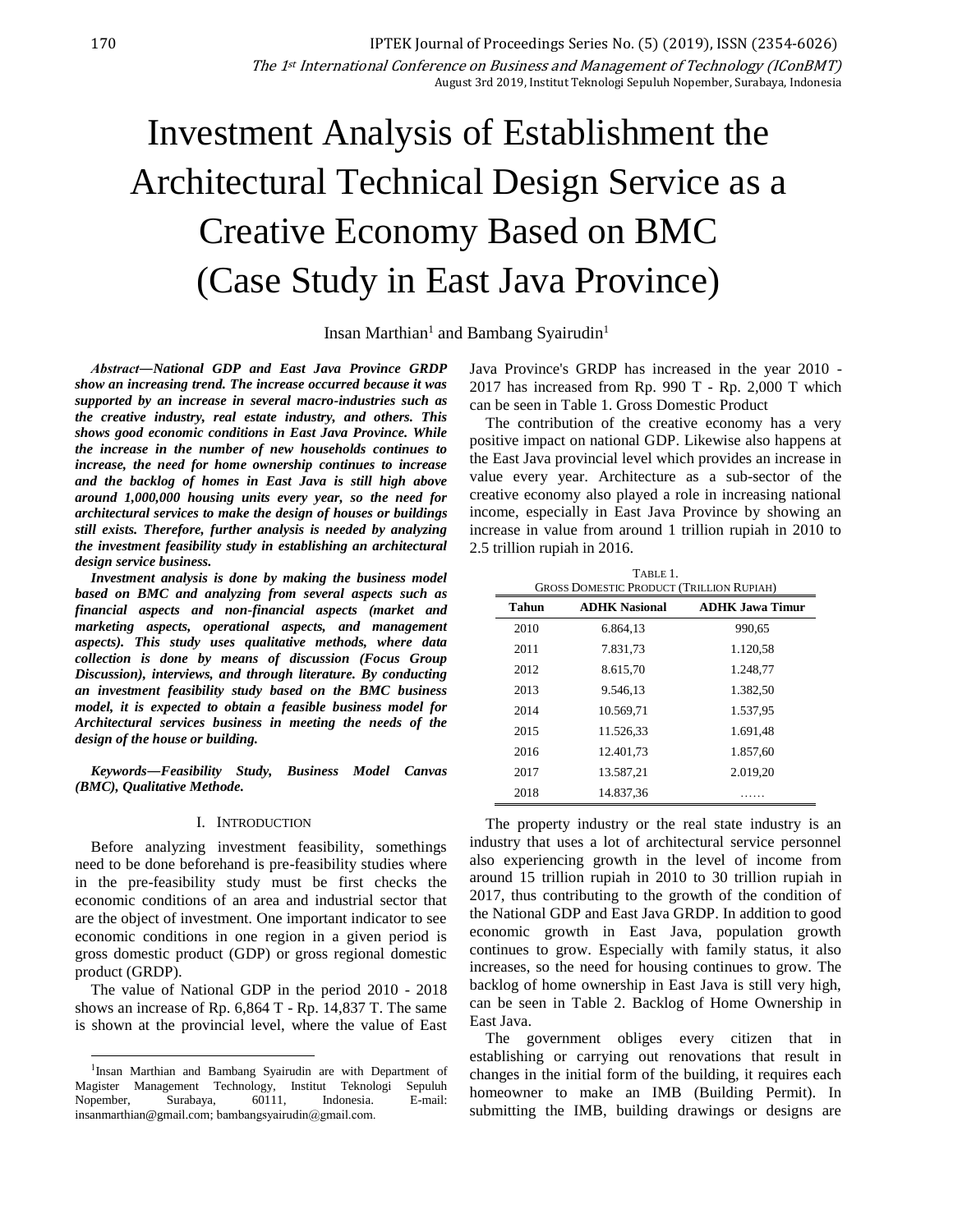The 1st International Conference on Business and Management of Technology (IConBMT) August 3rd 2019, Institut Teknologi Sepuluh Nopember, Surabaya, Indonesia

needed so that architectural services are needed to make the design. TABEL 2.

| I ADEL 4.<br><b>BACKLOG OF HOME OWNERSHIP IN EAST JAVA</b> |                        |                                     |                                 |                                        |  |  |
|------------------------------------------------------------|------------------------|-------------------------------------|---------------------------------|----------------------------------------|--|--|
| Year                                                       | Number of<br>Household | Percentage<br>of Household<br>Owned | Number of<br>Household<br>Owned | <b>Backlog</b> of<br>Home<br>Ownership |  |  |
| 1999                                                       |                        | 89,87                               |                                 |                                        |  |  |
| 2000                                                       | 9.499.800              | 89,92                               | 8.542.220                       | 957.58                                 |  |  |
| 2001                                                       |                        | 86,25                               |                                 |                                        |  |  |
| 2002                                                       | 9.873.000              | 87,69                               | 8.657.634                       | 1.215.366                              |  |  |
| 2003                                                       | 10.064.000             | 89,54                               | 9.011.306                       | 1.052.694                              |  |  |
| 2004                                                       | 10.144.000             | 88,08                               | 8.934.835                       | 1.209.165                              |  |  |
| 2005                                                       | 9.845.200              | 88,2                                | 8.683.466                       | 1.161.734                              |  |  |
| 2006                                                       | 9.926.000              | 88,27                               | 8.761.680                       | 1.164.320                              |  |  |
| 2007                                                       | 10.068.400             | 86,66                               | 8.725.275                       | 1.343.125                              |  |  |
| 2008                                                       | 10.121.200             | 87,63                               | 8.869.208                       | 1.251.992                              |  |  |
| 2009                                                       | 10.173.400             | 88,09                               | 8.961.748                       | 1.211.652                              |  |  |
| 2010                                                       | 10.405.800             | 87,05                               | 9.058.249                       | 1.347.551                              |  |  |
| 2011                                                       | 10.555.936             | 86,85                               | 9.167.830                       | 1.388.106                              |  |  |
| 2012                                                       | 10.580.404             | 88,56                               | 9.370.006                       | 1.210.398                              |  |  |
| 2013                                                       | 10.626.600             | 87,66                               | 9.315.278                       | 1.311.322                              |  |  |
| 2014                                                       | 10.677.600             | 87,14                               | 9.304.461                       | 1.373.139                              |  |  |
| 2015                                                       | 10.738.900             | 90,46                               | 9.714.409                       | 1.024.491                              |  |  |

The excellent growth in business revenue for architectural services, and the positive growth of the real estate industry and the high level of demand for home ownership show that there are opportunities to open an architectural services business. However, this needs to be studied and investigated further regarding the appropriate business model and investment feasibility analysis for the business in order to find out whether the business is feasible or not feasible.

#### II. LITERATURE REVIEW

## *A. Creative Industry*

## *1) Creative Economy Agency*

Bekraf stands for "Creative Economy Agency" which is a new milestone in Indonesia's creative economy. The power of creative economy relies more on the superiority of human resources. Artwork, architecture, books, technological innovations, and animations come from creative ideas of human thought. On January 20, 2015, through the Presidential Regulation of the Republic of Indonesia Number 6 of 2015 concerning the Creative Economy Agency, the President formed a new nonministerial institution called the Creative Economy Agency (Bekraf). Bekraf is in charge of assisting the President in formulating, establishing, coordinating and synchronizing policies in the creative economy.

Bekraf's vision is to build Indonesia into one of the world's economic powers in the creative economy by 2030.

The mission of Bekraf itself consists of 6, The missions are:

- a. Unite all assets and creative potential of Indonesia to achieve an independent creative economy.
- b. Creating a conducive climate for the development of the creative industry.
- c. Encouraging innovation in the creative field that has added value and competitiveness in the international world.
- d. Open people's insight and appreciation of all aspects related to the creative economy.
- e. Build awareness and appreciation of intellectual property rights, including legal protection against copyright.
- f. Design and implement specific strategies to place Indonesia on the map of the world's creative economy.

With the formation of Bekraf, the creative economy is expected to be the backbone of the national economy. Bekraf itself stipulates that there are 16 sub-sectors of the creative industry that are the focus for management and development, one of which is the architecture subsector.

## *2) Architecture*

Architecture speaks of buildings and spaces where people move. As part of the creative economy, architecture plays an important role, especially in terms of producing building and creative space that answer various problems such as increasing population, limited land, global climate change, local identity crisis, and low environmental carrying capacity. The development of buildings and creative spaces will foster creativity, encourage the progress of the creative economy sector, and other industrial sectors. Creativity in producing architectural works also increases the tourist attraction of a region.

The word Architecture is an uptake of English "Architecture" which comes from the Greek "architekton" which is built from two words "arche" which means "the first" or "the main" and "tekton" which refers to carpenter (artisan rich) and builder. In general, Architecture can be defined through three approaches, namely results, processes, and science [1]. Through the results approach, architecture is a manifestation of a building. Through a process approach, architecture is a style or design method. Through a scientific approach, architecture is science that is applied in the process of designing buildings. Architecture can also be defined as the practice of the architect profession, which is to offer or provide professional services related to the design and construction of buildings or built environments. According to the Indonesian Architecture Association, architecture is "a manifestation of the results of the application of knowledge, science, technology, and art as a whole in composing the built space and environment as part of human culture and civilization".

The government further evaluates the definition of architecture is "the manifestation of the results of the application of knowledge, science, technology and art as a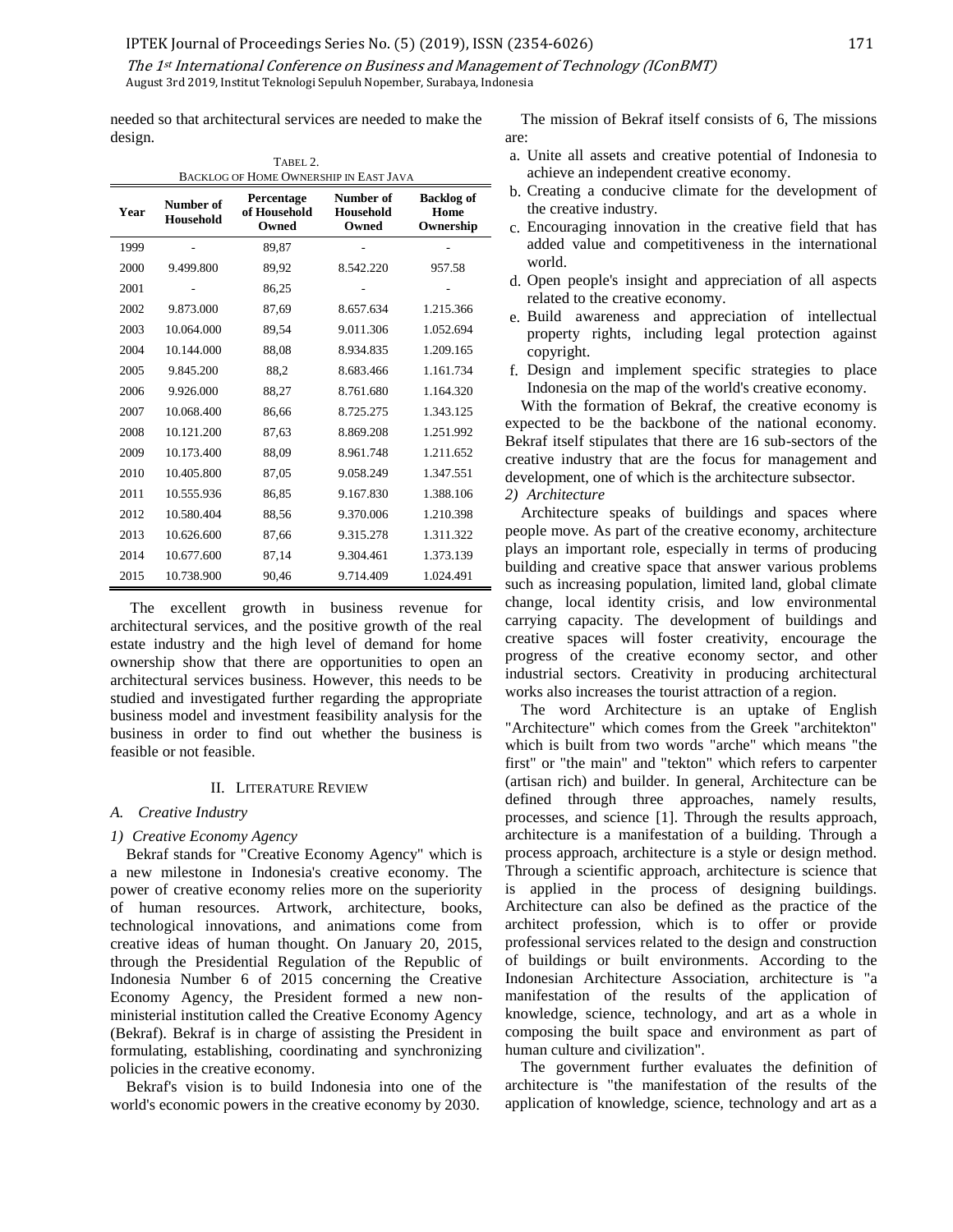The 1st International Conference on Business and Management of Technology (IConBMT)

August 3rd 2019, Institut Teknologi Sepuluh Nopember, Surabaya, Indonesia

whole in composing the built environment and space, as part of human culture and civilization, so that it can unite with the whole external environment". Keywords of that the definition is:

- a. Forms or objects are physical structures and buildings that are produced through the design and development process.
- b. Knowledge is the ability, skill, and understanding of designing and building physical structures and buildings.
- c. Science is knowledge in designing and building physical structures and buildings that are arranged systematically and agreed upon as theories through research and experimentation.
- d. Technology is a methodology, tool, and machine that is used to implement art, science, and knowledge in designing and building physical structures and buildings.
- e. Art is the ability to design and build beautiful structures and shapes.
- f. The built environment is the composition of humans to the place of activity of life.
- g. Space environment. On a micro scale, the space environment includes interior parts (interior), outdoor parts (exterior), and landscape in the area around the room. On a macro scale, the space environment includes town planning, urban / rural planning, landscape planning, urban design, and transportation planning.

The main character of the architecture industry is service or provision of services with the scope of planning and design. In providing services, the architectural industry cannot live without an employer. The architectural business model is formed from two main things that shape the way of operating, management, and organization of a bureau :

- a. The technology choice of the bureau. Technology in this case refers to the operational system of the project or the work process carried out by the bureau.
- b. The collective value of the leaders in the bureau. Value in this case refers to the goals and motivations of the bureau leaders.

Based on the technology, there are three categories of architectural industry bureaus :

- a. *Strong ideas (brains) firms,* bureaus that are managed to provide specific expertise or innovation on specific projects.
- b. *Strong service (gray hair) firms,* bureaus that are managed to provide experience and reliability especially on projects with a high degree of complexity.
- c. *Strong-delivery (procedure) firms,* bureaus that are managed to provide efficient services for projects that have similar characteristics and often for clients who prioritize results rather than services.

In practice, often these three categories intersect according to requests from clients. Based on its value, there are two categories of architectural industry bureaus:

- a. *Practice-centered,* professionals who generally have the main goal of serving as well as possible and producing superior works that can present their fields. The indicator of success in this category is qualitative.
- b. *Business-centered,* professionals who see how the process is carried out in service by paying attention to the performance performed. The indicator of success of this category is quantitative.

According to [2] through grouping technology and values, it can be determined :

- a. *Strong delivery practice centered (SDPC)*
- b. *Strong serviced practice centered (SSPC)*
- c. *Strong idea practice centered (SIPC)*
- d. *Strong delivery business centered (SDBC)*
- e. *Strong serviced business centered (SSBC)*
- f. *Strong idea business centered (SIBC)*
- *B. Business Overview*

## *1) Defenition of Business*

In terminology, business is an activity or business carried out by individuals or groups. The word business comes from English "Business". According to [3] business is all activities from various institutions that need to be for everyday life. The understanding of business according to [4] in his book said "business is an activity carried out by a person or group of people or companies in the form of services or goods to obtain profits". Business activities are carried out by the community to fulfill their life needs by gaining satisfaction with the activities carried out, but there are also those who carry out these activities to get better challenges and hopes for the future. Therefore, humans will try to utilize the strengths and analyze the opportunities provided by the business world. The target or target is a reflection of the results expected to be carried out by the company organization, where the organization will determine the long-term performance of the company. The objectives to be achieved by business people vary between business activities and one with other business activities. The objectives of business organizations according to [5] are seven :

- a. Produce goods and services efficiently based on customer satisfaction.
- b. Creating a performance that is profitable for the company through activities that can create value for the company.
- c. Protect employee health and well-being.
- d. Train to be good citizens in community social life.
- e. Providing healthy growth for the company and obtaining good profits.
- f. Maintain environmental quality.

Some of these objectives should be reflected in the company's activities as a whole.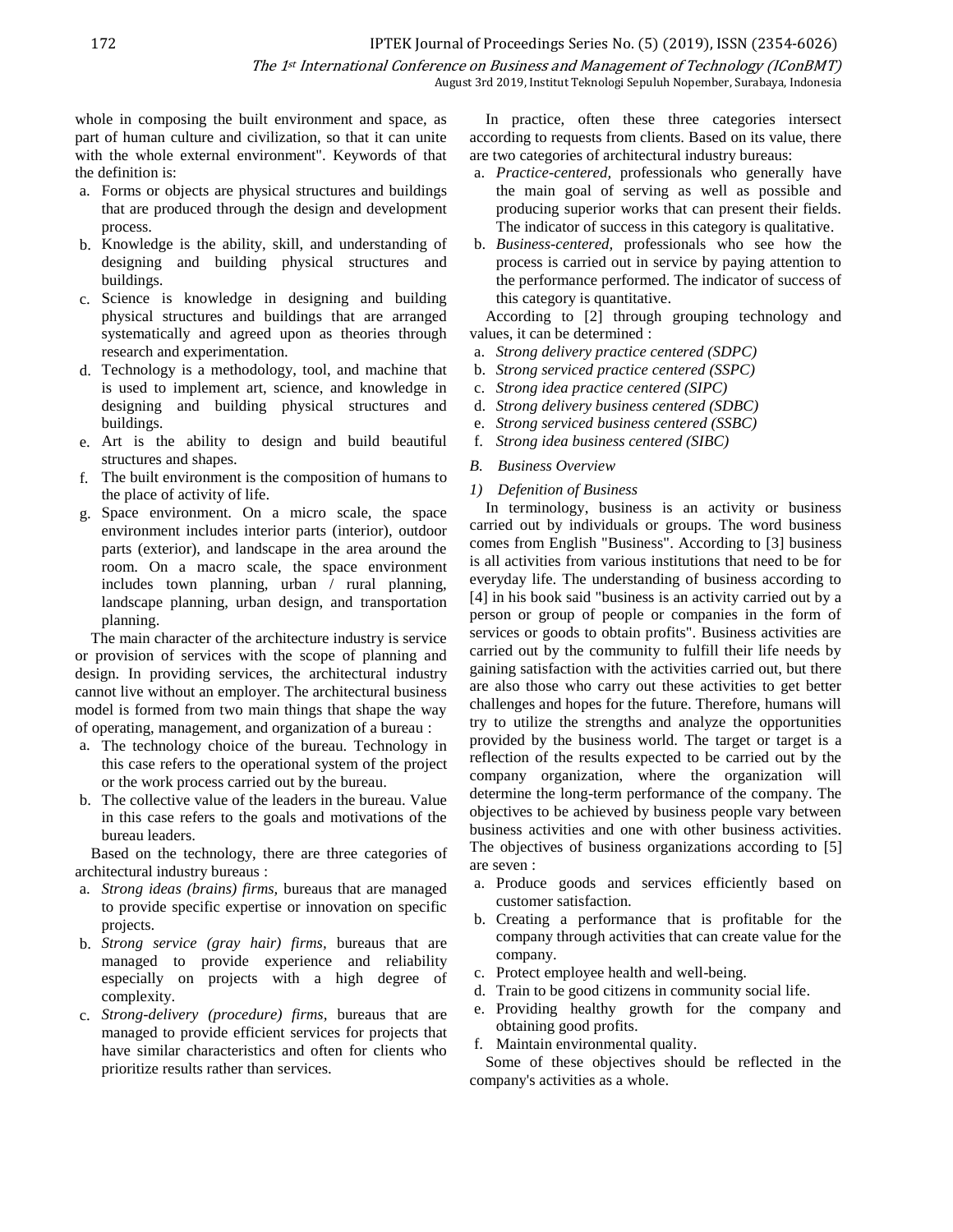The 1st International Conference on Business and Management of Technology (IConBMT) August 3rd 2019, Institut Teknologi Sepuluh Nopember, Surabaya, Indonesia

In addition to having a goal, the business also has enormous benefits. Benefits that can be obtained by the existence of business activities for government, society, and companies[5]:

a. Receiving benefits.

A business is said to be feasible to run if it provides financial benefits for business owners. This profit is measured by the value of money obtained by the business owner from the results of the business carried out.

b. Open jobs.

With the existence of the business, it will open jobs for people who are directly involved with the business or the community around the place where the business was established.

c. Economic benefits.

With the existence of business activities, the number of goods and services produced increases, which will increase income for the community, government and business owners themselves.

d. Facilities and infrastructure available.

The opening of the company will usually prepare suggestions and infrastructure that can be used by the community, especially the community around the place of business establishment.

e. Open isolation territory.

Certain areas that were previously closed or isolated will benefit from the establishment of businesses in the area because with business activities the area will be opened so that it is no longer isolated, such as the opening of plantation, mining and other businesses.

f. Increase unity and help equitable development.

With the existence of projects or businesses usually workers who work in them come from various ethnic backgrounds. Thus it can increase the unity and integrity of the nation. In addition, the existence of projects in various regions will provide equitable development.

In the selection of company models, it must be determined when the company will be established. There are several considerations in choosing a models of company :

- a. The type of business that will be carried out (services, industry, trade, etc.).
- b. The amount of capital for business and the possibility to increase the capital.
- c. Profit sharing plan.
- d. Determination of corporate responsibility.
- e. Risk management that will be faced.
- f. Principles supervision that will be used.
- g. The period of establishment of the company.

Before establishing a business that needs to be done is analyzing whether the business is feasible or not feasible. Therefore it is necessary to make a business model that will be carried out to describe the business to be carried out in detail and the feasibility study of the business plan.

## *2) Business Model Canvas*

In planning the making of a business that needs to be done earlier is to create a business model that will be planned in the abstract level, so that it can help and facilitate the owner of the company or organization to know what will be done in running the business which will then be tested at a real level. One method or tool that is widely used to simplify making business models and popular in recent times is the canvas model business. The canvas model business was first introduced by Alexander Osterwalder and Yves Pigneur in 2005 in his research entitled "Clarifying Business Models: Origins, Present, and Future of The Concept". Where in his research considers the terminology of the existing business model needs a deeper explanation and is associated with the work that has been done in a company. Then in the study produced nine terminology in making a business model concept. In 2010 Alexander Osterwalder and Yves Pigneur published a book entitled "Business Model Generation". They created a canvas model business framework and consisted of nine boxes from the terminology of their previous research results. The definition of a business model is to illustrate the rationale for how an organization creates, gives, and captures value [6]. Businessman canvas models are a common language that describes, visualizes, evaluates, and changes business models[6]. This means that the canvas model business can be used by every business model to create a business model that will produce a corporate strategy or a new policy alternative.

Nine elements in the canvas model business are divided into two major parts, namely the first part that focuses on consumers is a part that explains the perceptions of consumers consisting of customer segments, value propositions, channels, and customer relationships. The second part that focuses on the company is a part that explains the company's operations which include key recommendations, key activities, and key partnerships

Nine elements related to the business model canvas, that are :

#### *a. Customer Segments*

The customer segment is the most important part because the business is made to meet customer needs or be a solution by providing answers to problems faced by customers. The company must know the customer in accordance with the business that will be made so that the business model and strategy that will be run as expected means the company can know which customers are priority and which customers are not priorities. Therefore, companies must conduct market analysis and segment customers by conducting general groupings based on similarity of needs, behavior, economic level, status, or other attributes. Customer groups can represent separate segments, if :

- 1. Having different needs
- 2. Requires a different distribution channel
- 3. Requires a different service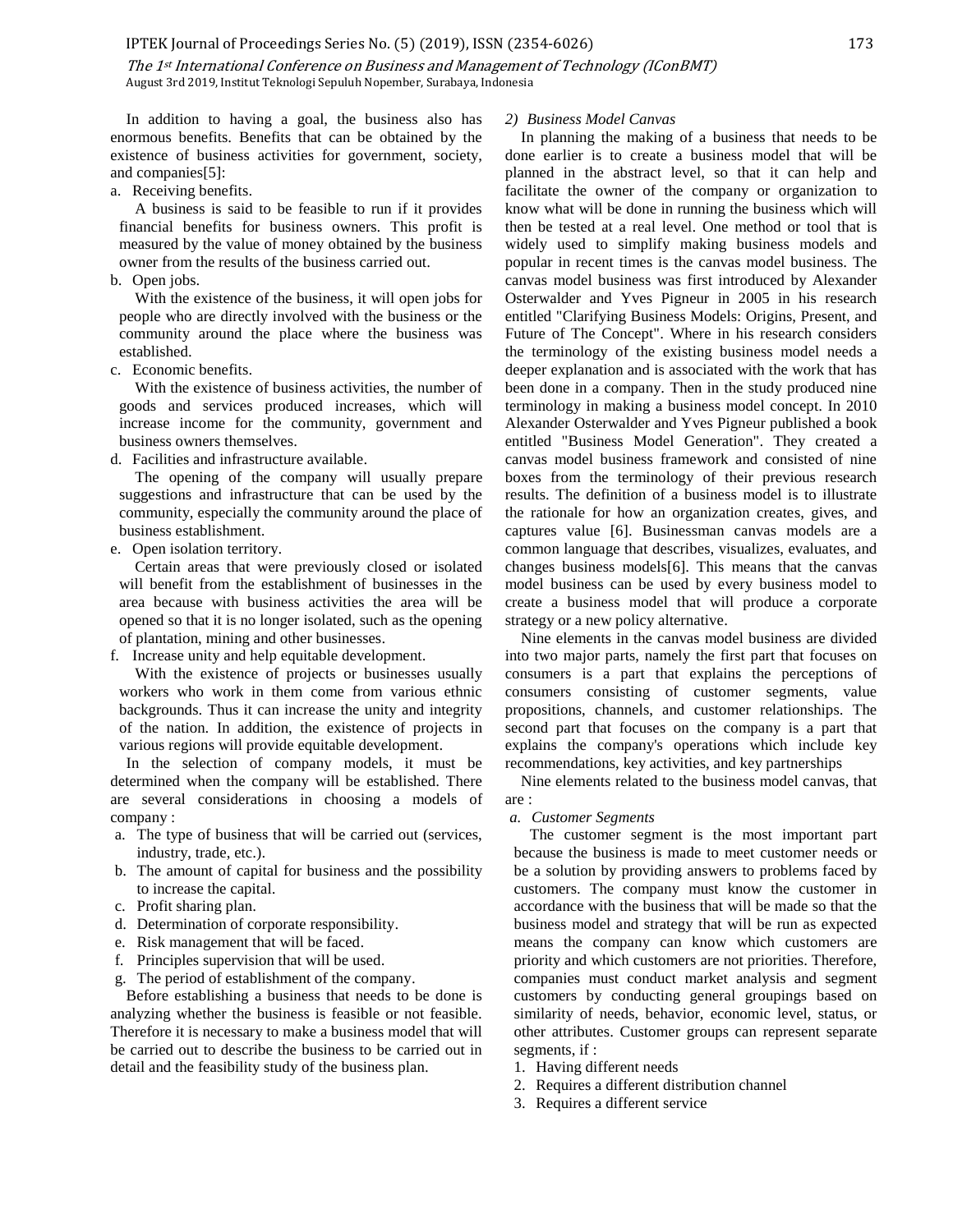- 4. Give different benefits
- 5. Willing to pay for various aspects of the offer.
- *b. Value Propositions*

Value propositions explain about the product or service offered to customers giving importance to customers who have been prioritized based on customer segmentation that has been made. Value propositions are the reason why consumers of one company move to another company.

*c. Channels*

Channels are a way done by companies to reach out and establish communication with consumers to provide information about company value propositions so that customers have an interest in using the products or services offered. Channels or channels are an important part because they become touch points that will provide experience in providing information about the company's value propositions to consumers. There are five functions of this section :

- 1. Increase customer awareness about the value of the product or service offered by the company.
- 2. Helping customers to evaluate company value propositions.
- 3. Allows customers to buy products or services offered.
- 4. Delivering the company's value proposition to customers.
- 5. Providing support to post-purchase customers for company products or services.
- *d. Customer Relationships*

This section explains the types of relationships that are built with consumers, especially those that are the top priority.

*e. Revenue Streams*

The revenue streams section describes the revenue generated by the company from each customer segment where the income has been deducted from the costs incurred. If customer segments are the heart of the business model, revenue (revenue streams) is the meaning. Each income can have different pricing mechanisms, such as fixed prices, bargains, auctions, market dependence, volume dependence, and yield management. Business models can use two different types of income models :

- 1. Income from customers with one payment transaction means non-recurring income.
- 2. Recurring income from customers through recurring payments.

Each source of income may have a different pricing mechanism. The type of pricing mechanism chosen can make a large difference in the income generated. There are two main types of pricing mechanisms, namely fixed pricing and dynamic pricing.

*f. Key Recources*

The part or element of the main resource is the most important asset that is owned so that the business model can run well. These resources enable companies to create and offer value propositions, reach markets, maintain customer relationships, and earn revenue. Different main resources are needed depending on the business model being run. The main resources can be physical, financial, intellectual or human. Resources can be owned or rented by the company or obtained from the main partners.

# *g. Key Activities*

The main elements of key activities explain the most important things that must be done by the company so that the business model can run well. Every business model requires key activities. This is the most important action that the company must do in order to operate properly. Like key resources, key activities must be required to create and offer value propositions, reach markets, maintain customer relationships, and earn revenue. Key activities can differ from each business model. For example Gojek or Gocar, the main activity is to pick up and deliver passengers to the intended destination. Gofix, the main activity of repairing or cleaning equipment owned by consumers in accordance with the initial order requested. Likewise with Gosend who has a key activity to deliver goods.

*h. Key Partnertships*

Parts of key partners describe the network of suppliers and partners that make the business model run or function. The company established partnerships for various reasons, and partnerships became the foundation of many business models. Companies form alliances to maximize business models, reduce risk, or obtain resources. This type of partnership can be divided into four categories:

- 1. Strategic alliances between non-competitors,
- 2. Strategic partnerships between competitors,
- 3. Joint ventures to develop new businesses,
- 4. Buyer-supplier relationships to ensure reliable supply.
- *i. Cost Structure* The cost structure section describes all costs incurred to

operate the business model. This section will help clarify the most important costs incurred when operating under certain business models. Creating and giving value, maintaining customer relationships, and generating income are things that require money. These costs can be calculated relatively easily after defining key resources, main activities, and key partners. It is natural for companies to try to minimize costs in the business model. There are companies that make a fee structure based on minimal costs and some are based on providing more value in the business model. Therefore the preparation of the business model on the cost structure is driven on the basis of two big things:

1. *Cost – driven* 

Business models that are driven by costs focus to minimize costs incurred. This approach aims to create and maintain a minimum cost structure, using low value, maximum automation, and extensive outsourcing value propositions.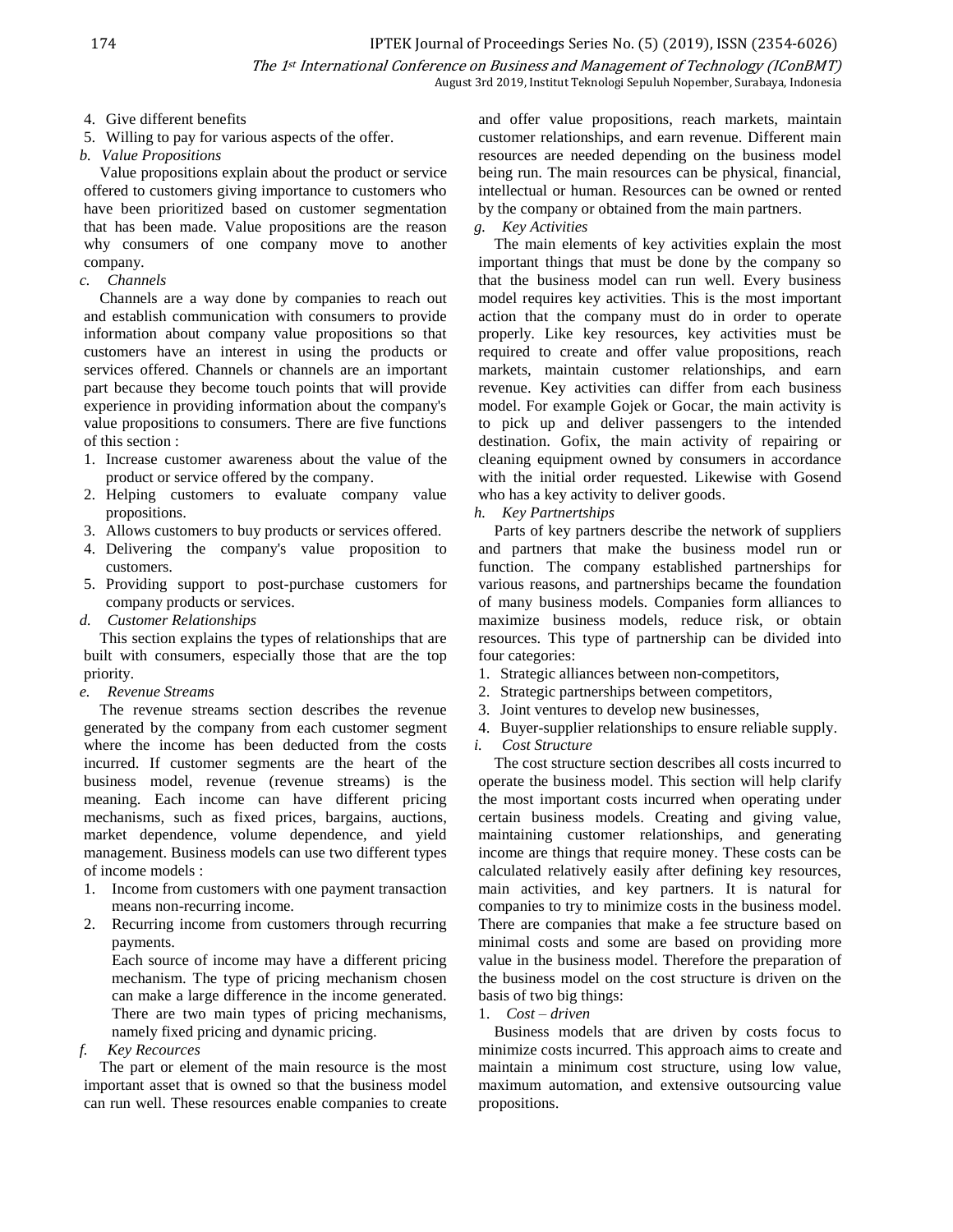#### IPTEK Journal of Proceedings Series No. (5) (2019), ISSN (2354-6026) 175

The 1st International Conference on Business and Management of Technology (IConBMT) August 3rd 2019, Institut Teknologi Sepuluh Nopember, Surabaya, Indonesia

## 2. *Value – driven*

Some companies are less concerned about the cost implications of designing a particular business model, and instead focus on creating more value. Premium value propositions and high-level personalization services usually characterize value-driven business models. Luxury hotels with luxury facilities and exclusive services are important in this category.

The business model canvas is a tool that resembles a painter canvas that has been formatted before in nine blocks or parts that make it possible to paint a picture of a new or existing business model. The business of the canvas model will function well when printed on a large surface so that a group of people can together start sketching and discussing elements of a business model. This is a direct tool that fosters understanding, discussion, creativity, and analysis.

A practitioner and lecturer in entrepreneurship and technology management at the University of Indonesia, stated the benefits and advantages of the business model canvas[7]:

## a. Focus.

Enabling to focus on what is being faced and make clarity about the proposed business model.

b. Flexible

BMC is easily modified while still giving a comprehensive view of the business model.

c. Transparency

It is easier to understand and provides clarity in conveying the vision and business model created in the organization.

*3) Business Feasibility Study*

Business feasibility study is an activity that studies in depth which means researching data and information in real time, then measuring, calculating, and analyzing the business to be carried out with a certain size, so that the maximum results obtained from the research[8]. A business needs to be carried out a feasibility study before it is carried out so that if the business is run it will not use greater costs, more energy, and time is not wasted in vain and will not cause unnecessary problems in the future. There are five objectives of business feasibility studies, namely[9]:

- a. Avoid the risk of losses,
- b. Making easy of the planning,
- c. Making easy of the implementation of workers,
- d. Making easy of the supervision,
- e. Making easy of the control.

The results of business feasibility studies in principle can be used for[10]:

- a. Establish a new business, for example, establishing a service business, opening a shop, and so on.
- b. Develop existing businesses. For example, to increase factory capacity, expand business scale, add equipment or machinery, and so on.

c. Choose the type of business or profitable investment. For example, select trading business, supply of goods or services, manufacturing or assembly, and so on.

Business feasibility analysis is divided into two major aspects are non-financial aspects and financial aspects. In the book "Business Feasibility Study" [4] explains aspects of business feasibility analysis :

a. Marketing aspect

In analyzing the marketing aspects, it must first conduct marketing research by using an adequate marketing information system based on analysis and predictions whether the business to be pioneered or developed has adequate or not market opportunities.

b. Production or operation aspects

Some elements of the aspect of production or operation that must be analyzed[8]:

- 1. Location
- 2. Volume
- 3. Machinery and equipment
- 4. Raw materials and auxiliary materials
- 5. Man power
- c. Management aspect

There are several elements of management aspects that need to be analyzed[9]:

- 1. Ownership
- 2. Organization
- 3. Management team
- 4. Employees
- d. Financial aspect

In analyzing the financial aspects include several elements as follows[11]:

- 1. Funding needs
- 2. Source of funds
- 3. Balance sheet projections
- 4. Projection of profit and loss
- 5. Cash flow projection.

## III. METHODOLOGY

*A. Flowchart of Research*

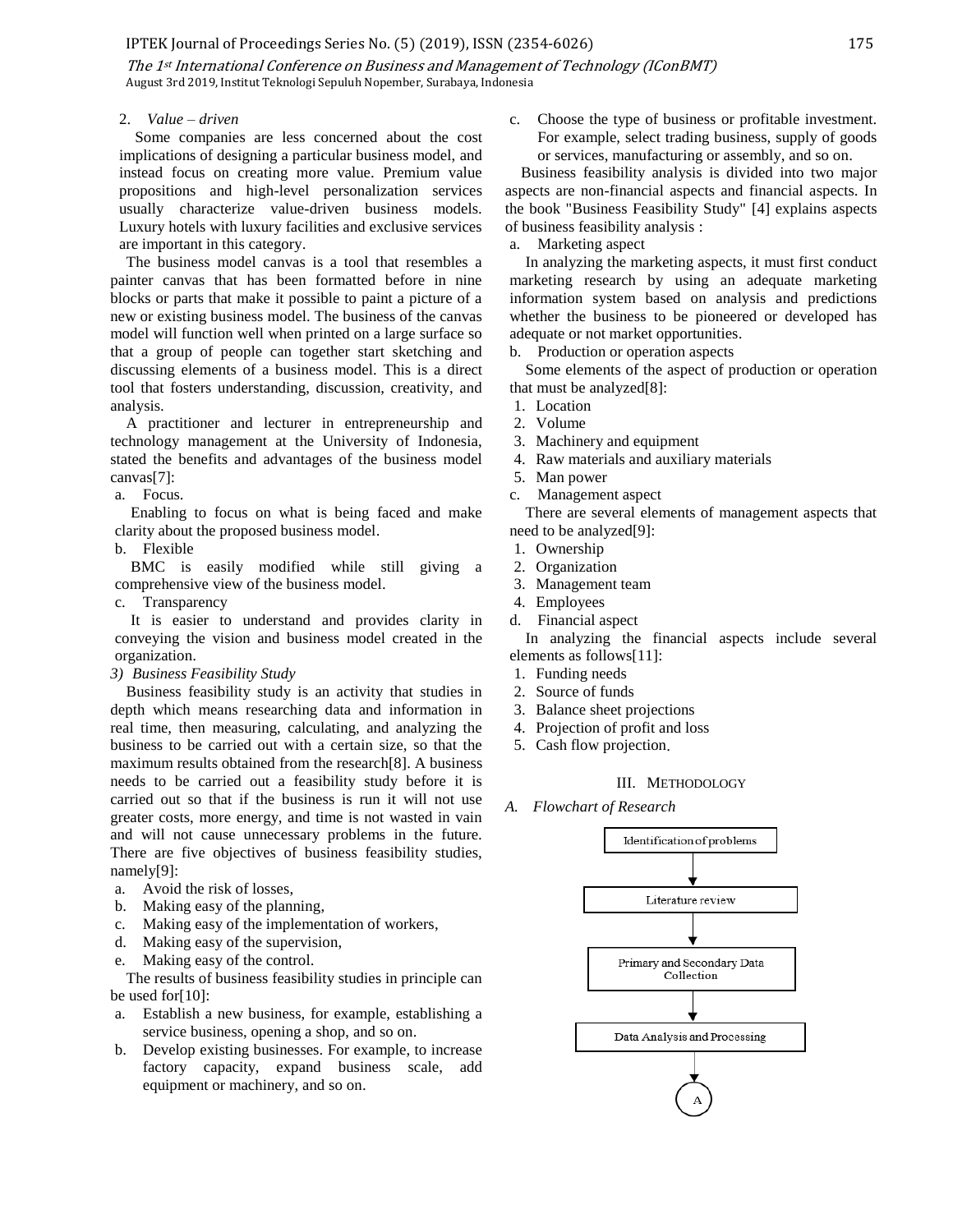

Figure 1. Flowchart of research

The research was conducted in several stages as shown in Figure 1. Flowchart of research.

## *B. Identification of problems*

The problem identification stage is the beginning of making research, where at this stage the formulation of the problem is carried out, the making of the objectives and benefits of the research, and the limitations in the research, as well as the assumptions used in the study. This stage provides an overview of what will be studied.

## *C. Literature review*

Literature review is a stage that aims to find references and theories or methods that support the creation of solutions to the problems to be studied. References used can be sourced from books, journals, other research, papers, and so on.

In this study using several theories and methods in solving the problem under study, where the theory and method are business management theory, especially for BMC (Business Model Canvas) and analysis of business establishment and investment feasibility of financial and non-financial aspects.

## *D. Data collection*

The stage of data collection is done to collect the data needed both in the form of primary data and secondary data. The data is obtained by conducting interviews, conducting discussions (Focus Group Discussion), and making direct observations..

## *E. Analysis method*

The analysis carried out in this study is qualitative and quantitative analysis. Qualitative analysis was carried out to obtain an overview of the eligibility criteria for the establishment of an architectural design service business which included six non-financial criteria contained in BMC such as Customer Segments, Customer Relationship, Channels, Value Proposition, Key Activity, Key Resource, and Key Partnert, while quantitative data was obtained by processing using Microsoft Excel application which is then displayed in tabulation form to facilitate reading and interpretation descriptively. Quantitative analysis includes analysis of financial criteria. The criteria are the Cost Structure and Revenue Stream where later there will be a calculation of the Net Present Value (NPV), Internal Rate Return (IRR), and Payback

| TABEL 3.                      |                              |                              |                     |                 |                                  |  |  |  |  |
|-------------------------------|------------------------------|------------------------------|---------------------|-----------------|----------------------------------|--|--|--|--|
| <b>DATA ANALYSIS CRITERIA</b> |                              |                              |                     |                 |                                  |  |  |  |  |
| NO.                           | <b>CRITERIA</b>              | <b>INDICATOR</b>             | <b>DATA COLLECT</b> |                 |                                  |  |  |  |  |
|                               |                              |                              | <b>DATA</b>         | <b>METHODE</b>  | <b>RESOURCE</b>                  |  |  |  |  |
| 1.                            | <b>Customer Segment</b>      | List of Main Customer        | Primer              | <b>FGD</b>      | Architect, Developer, Contractor |  |  |  |  |
| 2.                            | <b>Customer Relationship</b> | List of Relationship Program | Primer              | <b>FGD</b>      | Architect, Developer, Contractor |  |  |  |  |
| 3.                            | Channel                      | List of Channel              | Primer              | <b>FGD</b>      | Architect, Developer, Contractor |  |  |  |  |
| 4.                            | Value Proposition            | List Value Propotioton       | Primer              | Interview       | Architect                        |  |  |  |  |
| 5.                            | Key Activity                 | List of Key Partner          | Primer              | Interview       | Architect                        |  |  |  |  |
| 6.                            | <b>Key Resources</b>         | List of Key Resources        | Primer              | Interview       | Architect                        |  |  |  |  |
| 7.                            | <b>Key Partnert</b>          | List of Key Partnert         | Primer              | Interview       | Architect                        |  |  |  |  |
| 8.                            | <b>Cost Structure</b>        | <b>Cost Sturctur</b>         | Secondary           | Data Processing | Literature                       |  |  |  |  |
| 9.                            | <b>Revenue Stream</b>        | Revenue Stream               | Secondary           | Data Processing | Literature                       |  |  |  |  |